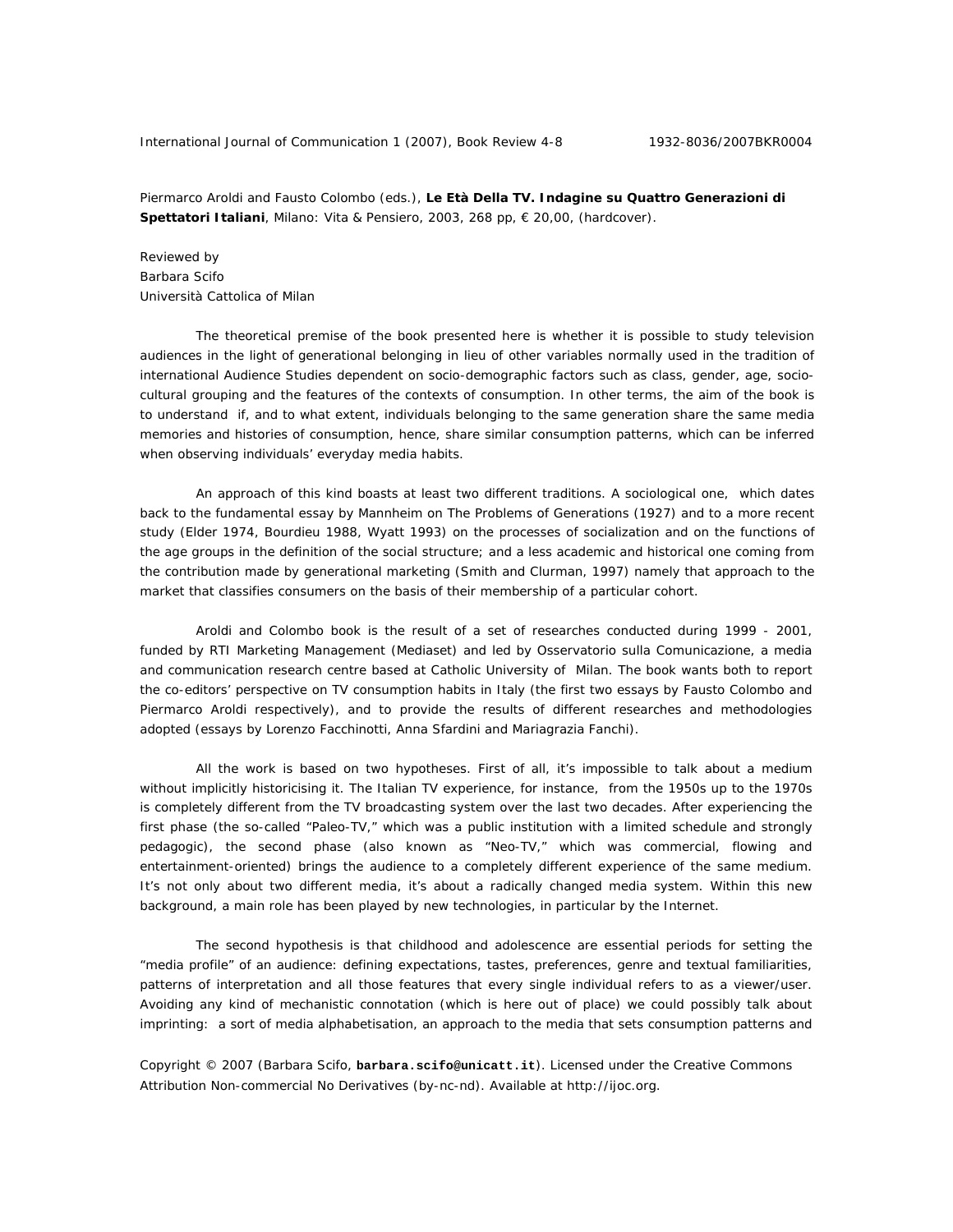defines future consumption habits of the audience. Imprinting is central to the construction of media diets, mostly relevant to the acceptance of interpretative frames; it is essential within processes of meaning negotiation and because it translates media products into relational sources (within family, society). This pressure, which can be more or less strong, but anyway constant, can define generational and personal identity of the audience members from the same age group.

This work-hypothesis requires the authors to point out some premises (two paradigmatic phenomena), which can be synthesised as follows. The first phenomenon can be considered as intergenerational, characterised by many interchanges and by processes of contamination between generations. Contamination in vertical relationships (parents-children) within the same household can lead the younger audience to appropriate media contents characteristic of the older generation. The second phenomenon can be considered as intragenerational, as it does not understate the age of individuals (biological age) and all the needs- related to age groups- that can be fulfilled also through the media.

Regarding the methodological dimensions, the project has been conducted by integration of different approaches: the socio-historical study to the cultural industry, the qualitative consumption research and the semiotic analysis of the texts.

According to the socio-historical approach to the Italian Cultural Industry developed by Fausto Colombo (1998), the book maps the media offer in Italy over the last 50 years. The aim of this mapping is to point out the gaps between different eras in Italian media and the programmes produced and broadcasted, without neglecting the wider context of consumption and the socio-historical national scenario. Taking the qualitative approach to audience studies and considering the problem from a theoretical point of view, Aroldi and Colombo can bring in concepts such as "media biography" and "media memory"; from a methodological point of view the study has been characterised by the use of instruments such as focus group (16 in total) and biographic interview (40 in total), which has to be considered within the map drawn from a desk reconstruction.

The results of the research point out the centrality of four different generation identities for defining the current Italian television audience, each one characterised by one's own media memory, expectations and narrative decoding. All this constitutes the experience fund with which people relate themselves with the television medium and construct the meanings of what they watch.

In order to access more easily to the results of our research, our review will be organised by focusing on two extremes within the same spectrum: the so-called "Nostalgic Audience" and the "Disenchanted Audience."

The first group actually contains two generation groups: people born between 1945 and 1952 together with people born between 1953 and 1965. Despite the long-time gap (two decades), all the members of this audience section share the same type of approach to the medium -approach that occurred during their youth (0-14)- in its early stages (Paleo-TV: 1954-1978). This phase was characterised by the monopolising coverage of public TV, by lack of broadcasting and scarcity of programs, by pedagogic contents.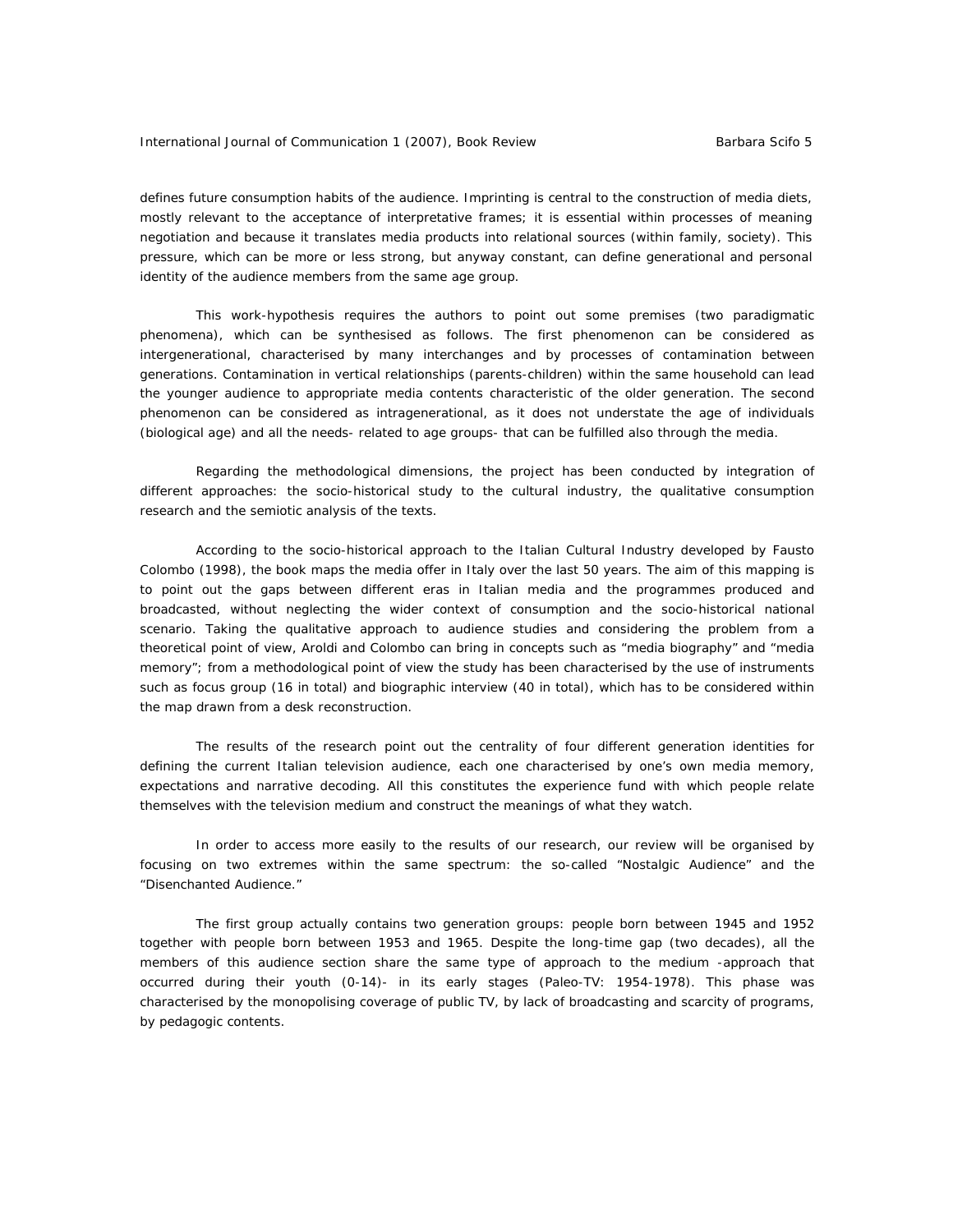The second section of the audience, "Disenchanted Audience," accounts for people born between 1978 and 1988: they approached the media during the neo-TV era (25 years), which is characterised by the boom of commercial TV (1978-2002).

For "Nostalgic Audience," television is at the centre of their media diets (very frequent use). It affects the consumption of other media: TV carries out a process of cannibalisation, it promotes media products and technological innovations. Within this diet, traditional media schedules are the place where users can draw practical and theoretical maps for the WWW. New media are, in this case, thematised within the traditional media schedules.

A more complex, rich, less static and less rigid media diet characterises the "Disenchanted Audience." On the quantitative side, television is still at the centre of their media diet, but it undergoes several processes of comparison and renewed interest for the traditional media (radio, cinema) and for the Internet. Two sets of criteria regulate the dynamic interchange from one medium into another.

As regard to emotional perception and involvement with television, "Nostalgic Audience" shares an idealised interest in the early-time television (before the monopoly was over). They tend to repress the development stages of commercial TV. Members of this section of the audience tend to compare the current broadcasting system to that of the past. Because of their experience, they don't trust the public medium as much as they did, but their emotional involvement is still high. This trend finds its roots deep into the memory of certain consumption contexts, such as family, together with the memory of some mythical titles, which are still used as standards for the interpretation and evaluation of the current offer.

The "Disenchanted Audience" lacks of historical perspective, together with idealising interest and emotional involvement. The younger audience is more knowledgeable of the media industry, genres and products which affects their "disenchantment." Their attention turns away from generalist broadcasting TV toward new technologies: satellite, Internet, mobile phones. This is reflected in their low emotional involvement with TV and TV programs, even if TV consumption is still intense. In this case, the approach to the medium is both critic and ludic, it's like a game among many others.

Moreover, if we consider specific television features apart from some generally acknowledged function, the "Nostalgic Audience" tends to be characterised by more specific features. For those people, spectatorship is an escape toward possible better worlds, it enables the audience to turn away from their context and to transform as well as to enrich it (*Escapist function*). Furthermore, especially between the 47-57 years-old age group, the story-telling feature of TV is here emphasised, TV is considered as a medium which is able to sing back the tradition of a community, witnesses its historical and social life, its roots, its shared cultural heritage (*Bardic function*). Eventually, between age group 37-46, TV is considered as the medium through which the family can spend time together, sharing the same experiences, socialising through viewing the same contents and experiencing collectively the atmosphere provided by the media (*Gathering function*).

The "Disenchanted Audience," among other features shared with older generations, privileges the *Ludic function* of media. Television is used as a relaxing source of entertainment throughout the day. Many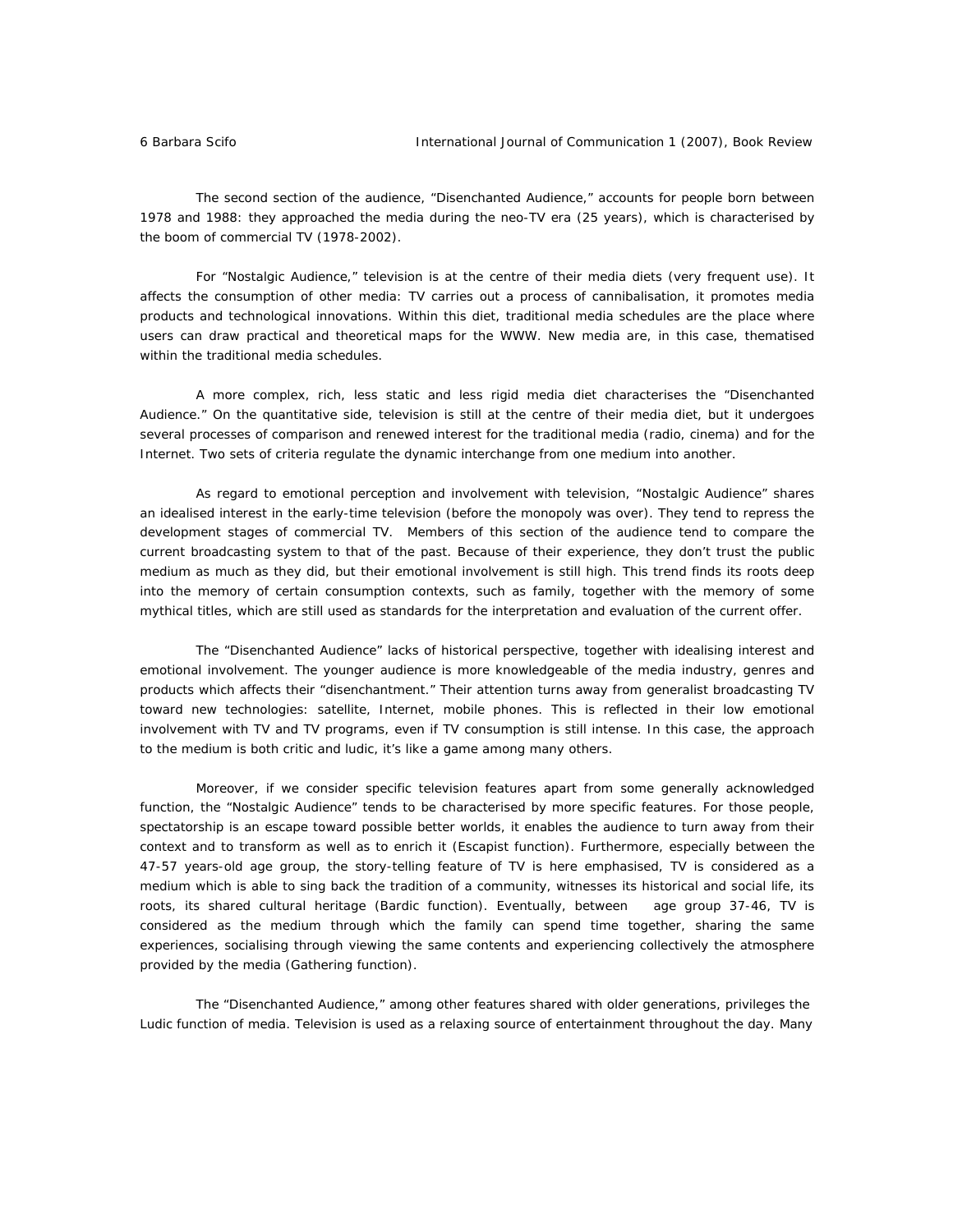programs are watched at the same time just zapping from a channel to another, so that the nature of consumption converges with leisure and relational activities (both individual and group).

At last, the authors consider the narrative dimension, for finding that the imprinting of the "Nostalgic Audience" can also be recognised within taste choices. In fact, this section of the public prefers the novelistic style which portrays a pre-existing imaginative historical background, emphasised by genre features, intertextual quotes from the whole media literature (books, film, television programs). This style is characterised by a very strong psychological insight into the characters and their mutual relationships. These characters are round and the actors interpreting the roles tend to be credible (so that reality and fiction can even overlap). A great concern is accorded to the historical, geographical and social setting of the story. It represents a coherent system, full of connections with the collective imaginary shared by the members of the audience. Another typical feature is the occurrence of enunciative imprints within the text (the background or scenario, costumes, dialogs photography and lighting…). Everything relates to either the taste for the exotic (distant things in time and place: the past, journeys, adventures), or to the process of settling, which can be a psychological process-personal or social.

One of the typical features of the "Disenchanted Audience" is its strong bond with factuality: being able to simulate reality, social interaction and identity manipulation (i.e.: Big Brother). The narrative system is based on actions: every single character is unique because of its own know-how, which is essential for the structure of the plot. The main character is unique thanks to his/her skills: he/she is a performer, what he/she does is much more important than the values he/she possesses. Simulation of experience and the relevance of performance on values mark the interactive trait of these characters, directly or indirectly. The audience tends to be a prosumer or a player within the intermedia system.

In conclusion we could say that – even if we have not been able to reconstruct in an exhaustive way its contents in this brief review - the overall scenario that the book draws from the research work, as far as the sample size and the methodologies applied are concerned, is a good asset for audience studies in Italy.

## **References**

Bourdieu, P. (1988), *Homo Academicus*, Stanford, Stanford University Press.

- Colombo F. (1998), *La cultura sottile, Media e industria culturale in Italia dall'Ottocento agli anni novanta*, Bompiani, Milano.
- Elder G.H. (1974), *Children of the Great Depression. Social Change in Life Experience*, Chicago, Chicago University Press.
- Mannheim K. (1952), "The problem of generation" in *Essays on the Sociology of Knowledge*, London, RKP; prima pubblicazione 1927).

Smith J. and Clurman A. (1997), *Rocking the Ages*, Harper Business.